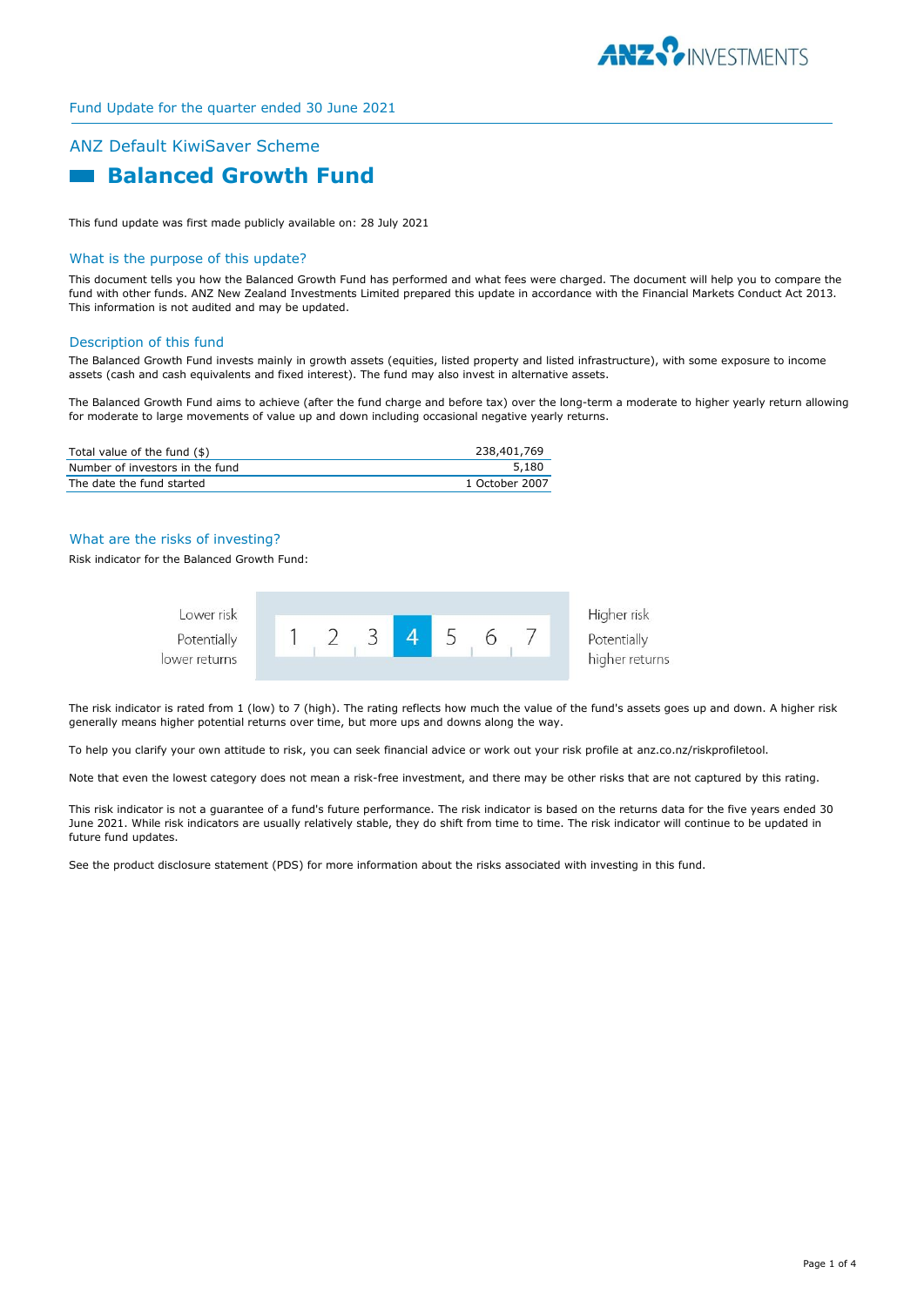## How has the fund performed?

|                                               | Average over past<br>five vears | Past year |
|-----------------------------------------------|---------------------------------|-----------|
| Annual return                                 |                                 |           |
| (after deductions for charges and tax)        | $8.54\%$                        | 18.06%    |
| <b>Annual return</b>                          |                                 |           |
| (after deductions for charges but before tax) | 9.65%                           | 19.96%    |
| Market index annual return                    |                                 |           |
| (reflects no deduction for charges and tax)   | $9.92\%$                        | 18.02%    |

The market index annual return is calculated using the target investment mix and the indices of each asset class. The composition of the market index for this fund changed effective 28 June 2021 due to a change in the target investment mix and the underlying index for the international fixed interest asset class.

Additional information about the market index is available in the statement of investment policy and objectives on the offer register at www.disclose-register.companiesoffice.govt.nz.



## **Annual return graph**

This shows the return after fund charges and tax for each of the last 10 years ending 31 March. The last bar shows the average annual return for the last 10 years, up to 30 June 2021.

**Important:** This does not tell you how the fund will perform in the future.

Returns in this update are after tax at the highest prescribed investor rate (PIR) of tax for an individual New Zealand resident. Your tax may be lower.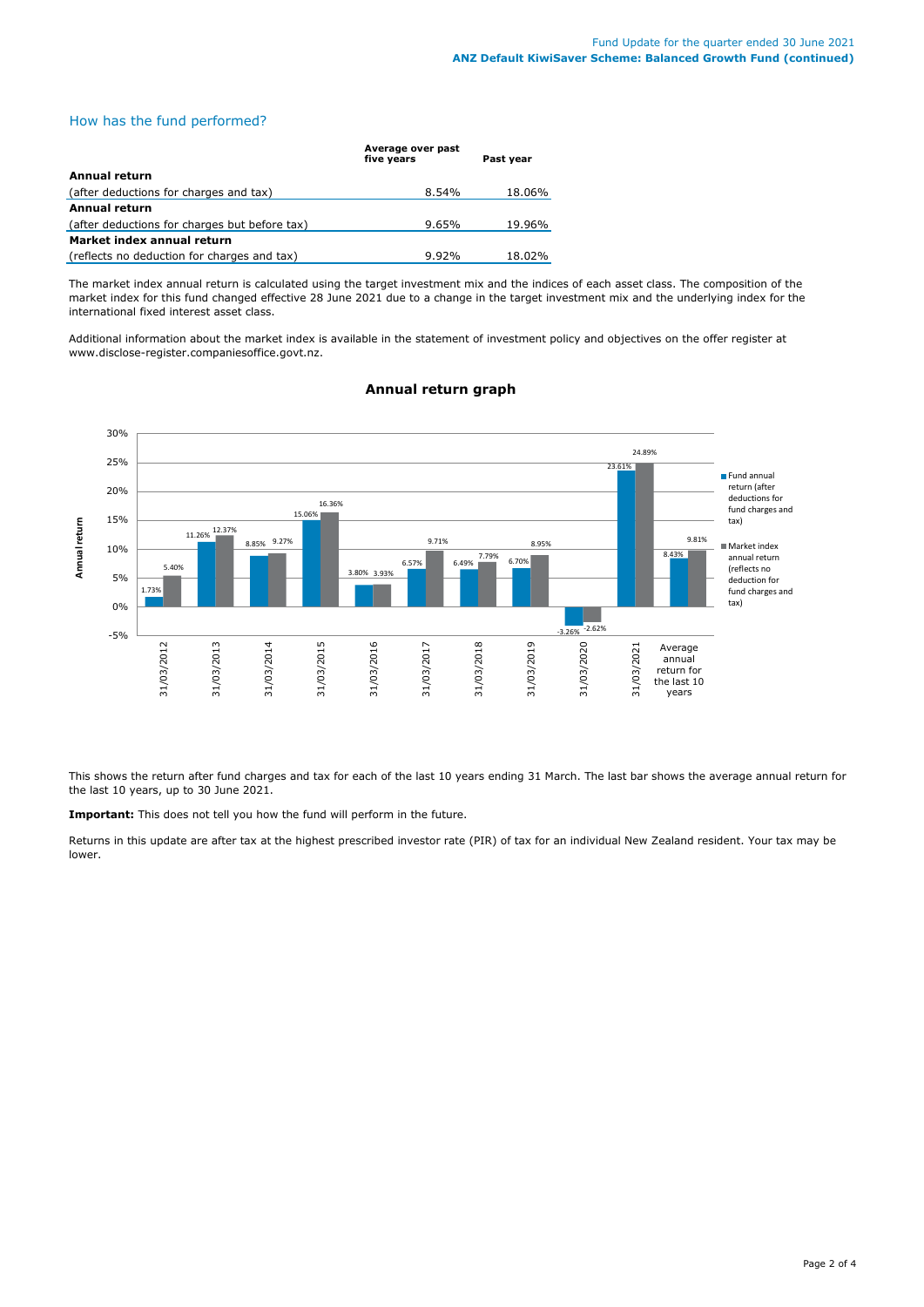### What fees are investors charged?

Investors in the Balanced Growth Fund are charged fund charges. In the year to 31 March 2021 these were:

|                                             | % of net asset value          |  |
|---------------------------------------------|-------------------------------|--|
| Total fund charges <sup>1</sup>             | 1.01%                         |  |
| Which are made up of:                       |                               |  |
| Total management and administration charges | 1.01%                         |  |
| Including:                                  |                               |  |
| Manager's basic fee                         | 0.95%                         |  |
| Other management and administration charges | 0.06%                         |  |
| <b>Total performance based fees</b>         | 0.00%                         |  |
|                                             | Dollar amount per<br>investor |  |
| <b>Other charges</b>                        |                               |  |
| Membership fee <sup>2</sup>                 | \$18                          |  |

Investors are not currently charged individual action fees for specific actions or decisions (for example, for withdrawing from or switching funds). See the PDS for more information about Scheme fees.

Small differences in fees and charges can have a big impact on your investment over the long term.

## Example of how this applies to an investor

Sarah had \$10,000 in the fund at the start of the year and did not make any further contributions. At the end of the year, Sarah received a return after fund charges were deducted of \$1,806 (that is 18.06% of her inital \$10,000). Sarah also paid \$18 in other charges. This gives Sarah a total gain after tax of \$1,788 for the year.

## What does the fund invest in?

#### **Actual investment mix<sup>3</sup> Target investment mix<sup>3</sup>**

This shows the types of assets that the fund invests in. This shows the mix of assets that the fund generally intends to invest in.